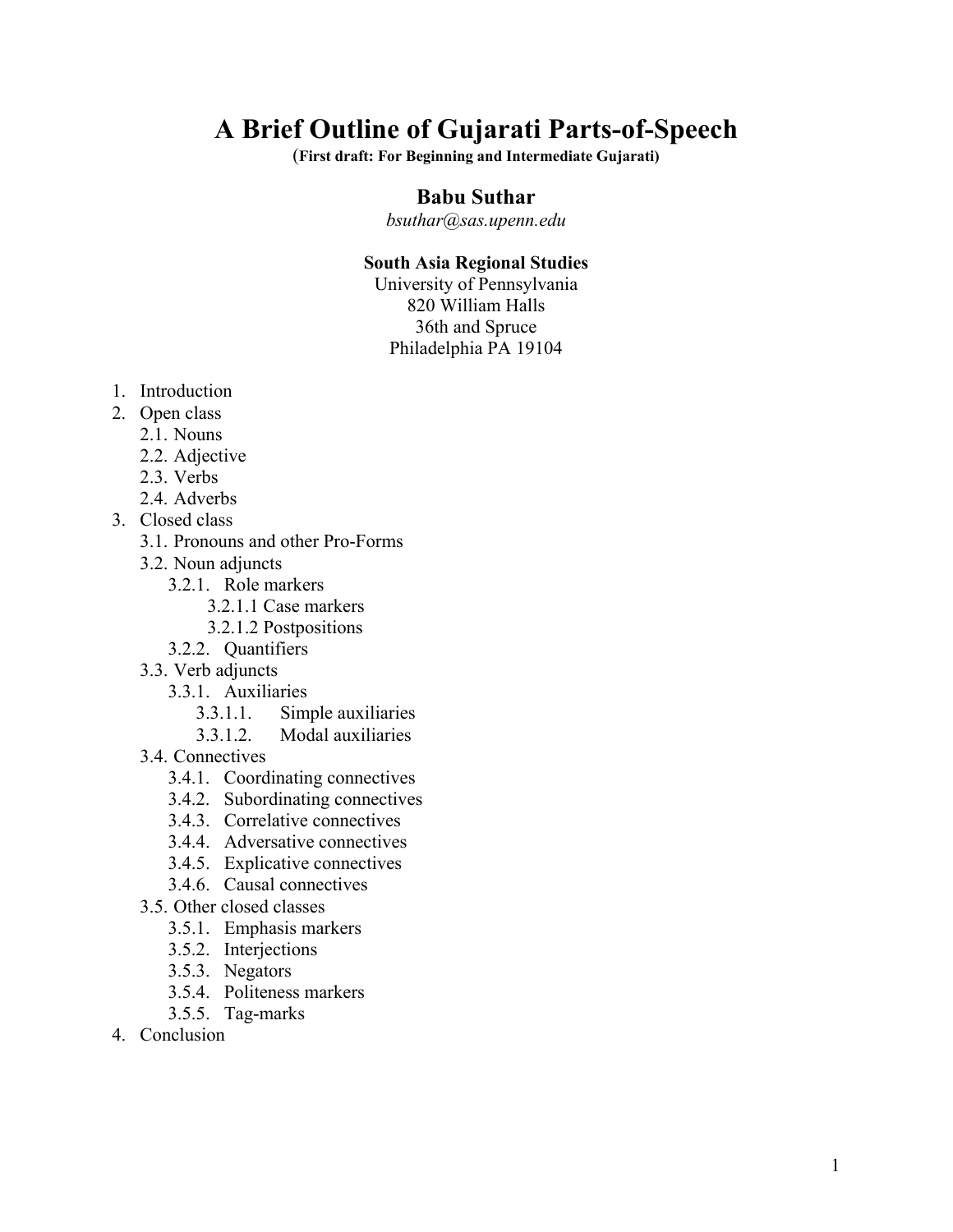#### **1. Introduction**

Gujarati words can be divided into: (1) Open class and (2) Closed class. Open class consists of nouns, verbs, adjectives and adverbs, while closed class consists of pronouns and other proforms, noun adjuncts, verb adjuncts, conjunctions and others.

#### **2. Open Class**

### *2.1 Nouns*

Gujarati nouns participate in three genders and two numbers. The genders are masculine, feminine and neuter and numbers are singular and plural. The gender markers are -(masculine), - $\delta$  (feminine) and - $\delta$  (neuter). The plural marker is - $\delta$  and the singular marker is - $\varnothing$ . In other words, singular is unmarked. Following is the structure of the Gujarati nouns:

૧. છોકરી

chhokr-i-∅

girl-FEM.SG.

૨. છોકરીઓ

chhokr-i-o

girl-FEM-PL

We can generalize the noun structure as follow: Noun stem + Gender marker + Number marker.

Gujarati has many nouns which end in -o and -i, but they do not fall into the category of masculine or feminine respectively. Consider the nouns  $\mathbf{a}$  and  $\mathbf{u}$  and Traditional grammars analyzed them as follow:

૩. ઘો

gh-o stem-MASC. 'a kind of reptile' ૪. પાણી

paN-i

stem-FEM.

```
'water'
```
This is a wrong analysis as -o and -i are not the gender markers. They are a part of the stem and therefore we can not consider them gender marker. The true analysis of the words is given in  $\nu$  and  $\epsilon$  below: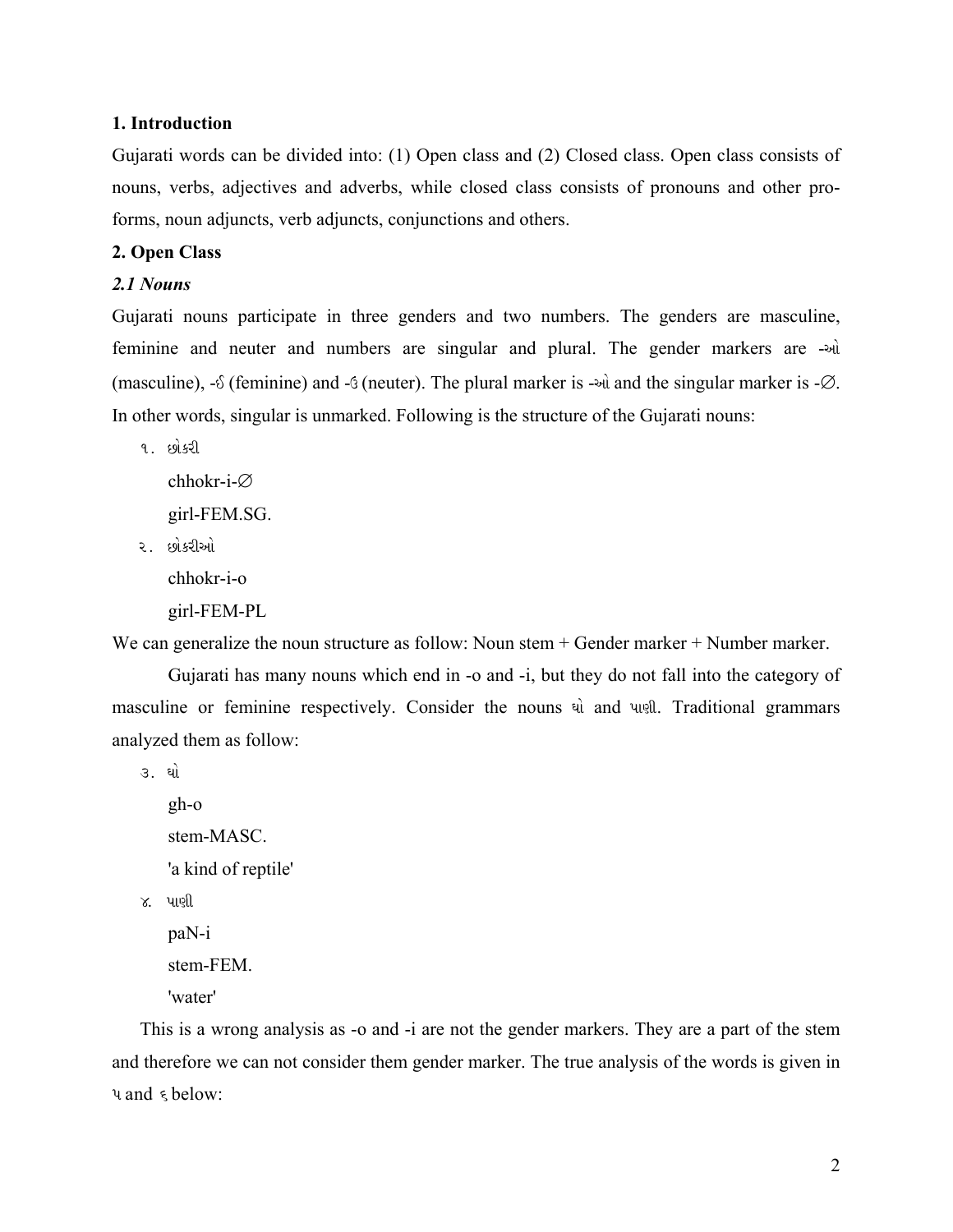પ. ઘો gho reptile-Ø ૬. પાણી paNi-Ø water

## 2.2 Adjectives

Gujarati adjectives fall into two categories: (1) variable and (2) invariable. Variable adjectives vary in terms of the gender and number of the nouns they modify, whereas the invariable adjectives do not vary. Consider the examples of and alise, variable and invariable adjectives respectively.

|        | ૧. સારો        | છોકરો        |
|--------|----------------|--------------|
|        | sar-o          | chhokr-o     |
|        | good-MSASC.SG  | boy-MASC.SG. |
|        | 'a good boy'   |              |
|        | ર. સારી        | છોકરી        |
|        | sar-i          | chhokr-i     |
|        | good-FEM.SG    | boy-FEM.SG.  |
|        | 'a good girl'  |              |
|        | ૩. સાર્        | છોકર્        |
|        | sar-uN         | chhokr-uN    |
|        | good-NEUT.SG   | boy-NEUT.SG. |
|        | 'a good child' |              |
| $\chi$ | સારા           | છોકરાઓ       |
|        | sar-a          | chhokr-a-o   |
|        | good-MSASC.PL  | boy-MASC.PL. |
|        | 'good boys'    |              |
| પ.     | સારી           | છોકરીઓ       |
|        | sar-i          | chhokr-i-o   |
|        | good-FEM.      | boy-FEM.PL.  |
|        | 'a good girl'  |              |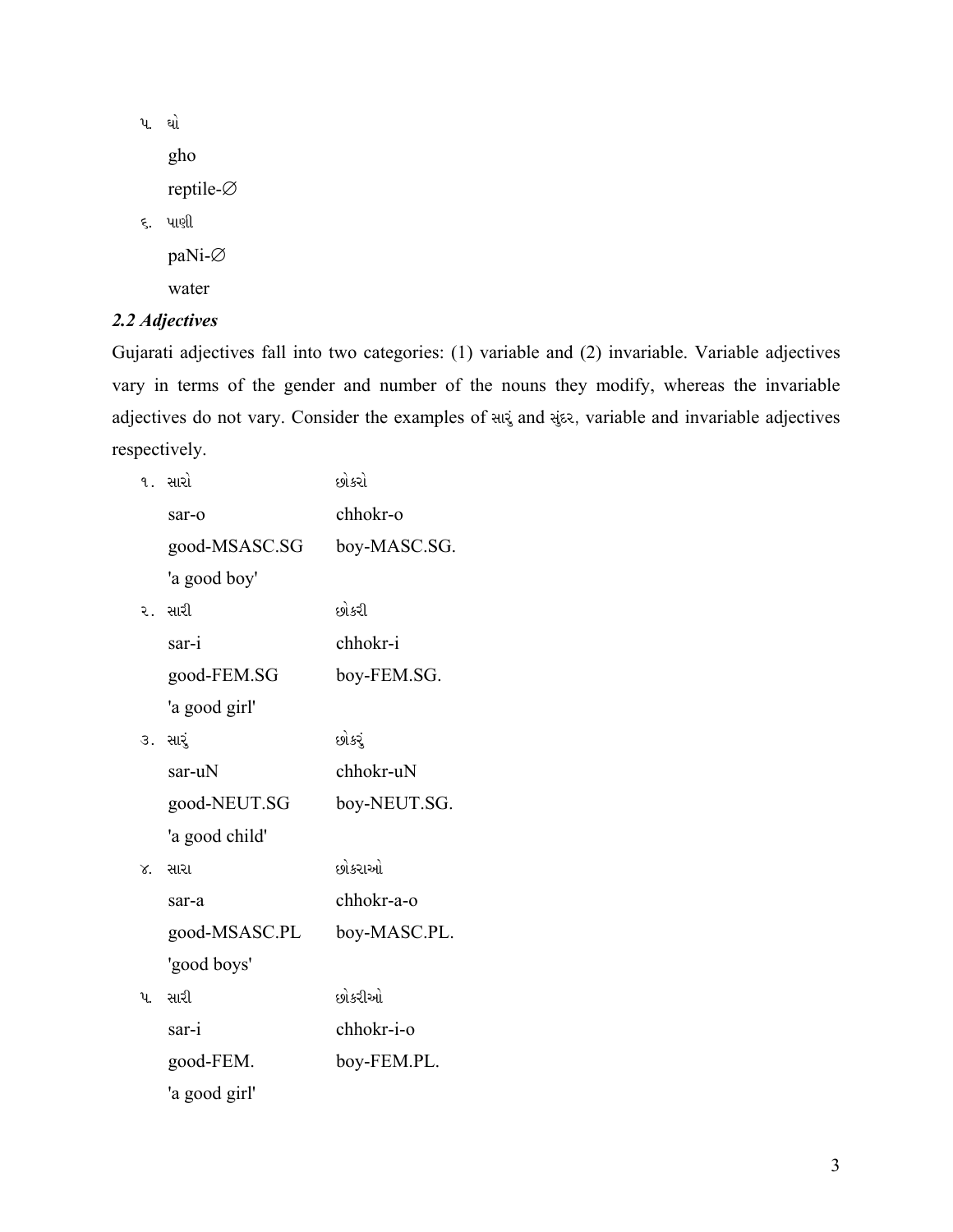૬. સારાં સાર છોકરાંઓ sar-aN chhokr-aN-o good-NEUT.PL. boy-NEUT.PL. 'a good child'

In  $\alpha$  -  $\epsilon$  the adjective and varies in terms of the gender of the noun it modifies. For example, in  $\alpha$ , the noun is masculine and singular therefore the adjective and agrees with the noun in masculine and singular. In  $\epsilon$  the noun is feminine and singular and therefore the adjective is also feminine and singular and so on. In  $\psi$ , however, the noun is feminine and plural the adjective does not show a plural marker. We can say that adjectives in Gujarati remain unaffected in number when the noun they modify is feminine and plural. Now consider the example of sites an invariable adjective:

| ୬. | સંદર              | છોકરો        |
|----|-------------------|--------------|
|    | sundar            | chhokr-o     |
|    | beautiful         | boy-MASC.SG. |
|    | 'a beautiful boy' |              |
|    |                   | દર્ભ હરી     |

| ડ પડ               | 671.DJ.     |  |
|--------------------|-------------|--|
| sunder             | chhokr-i    |  |
| beautiful          | boy-FEM.SG. |  |
| 'a beautiful girl' |             |  |

૯. સુંદર છોકરું

| heautiful           | chhokr-uN    |
|---------------------|--------------|
| beautiful           | boy-NEUT.SG. |
| 'a beautiful child' |              |

| ૧૦. સુંદર        | <u>છો.કરાઓ</u> |
|------------------|----------------|
| sundar           | chhokr-a-o     |
| good             | boy-MASC.PL.   |
| 'beautiful boys' |                |
| ૧૧. સુંદર        | છોકરીઓ         |

| sunder             | chhokr-i-o  |
|--------------------|-------------|
| beautiful          | boy-FEM.PL. |
| 'a beautiful girl' |             |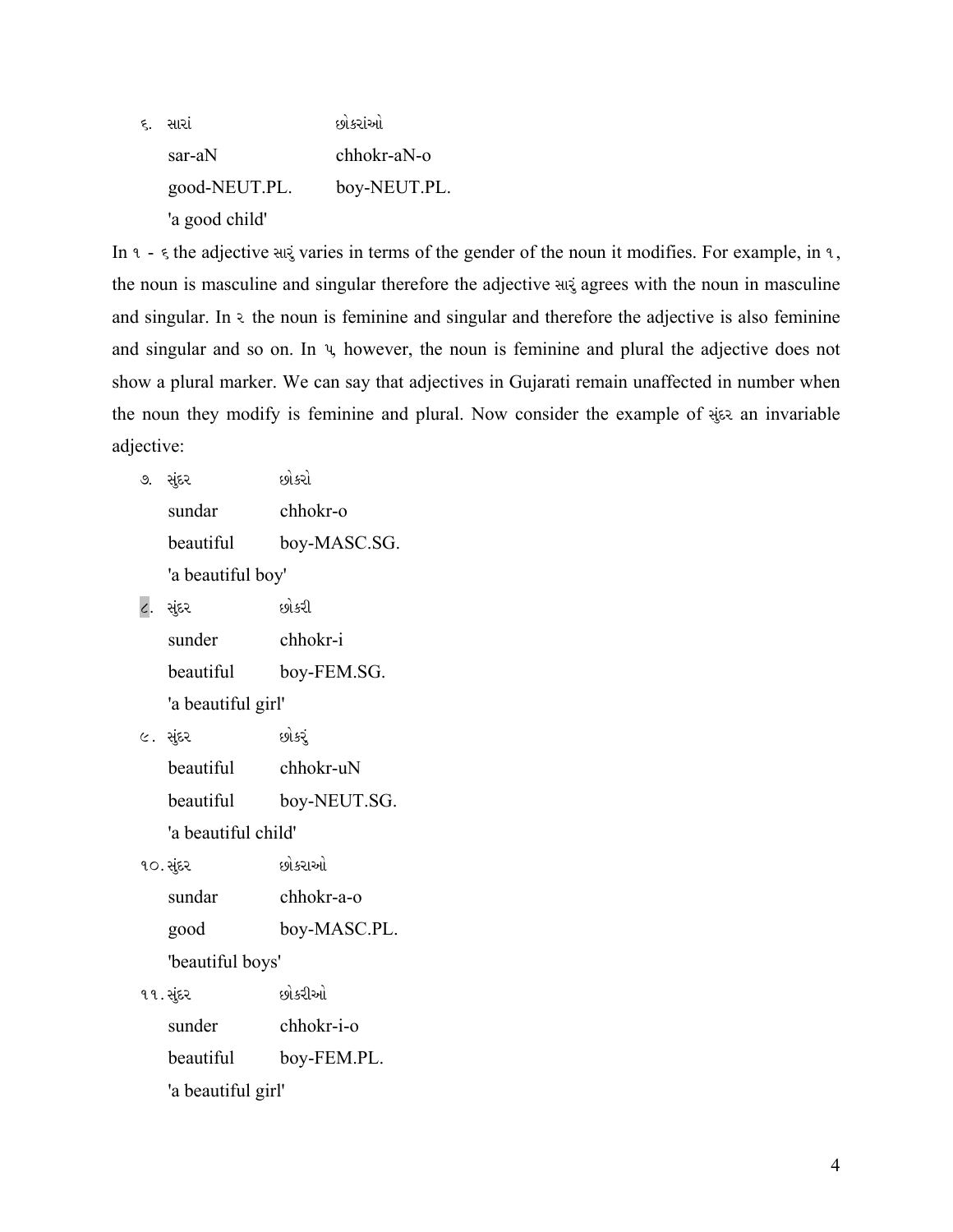૧૨. સુંદર છોકરાંઓ sundar chhokr-aN-o beautiful boy-NEUT.PL. 'beautiful child'

In  $\sigma$  - ૧૨, સૂંદર is an invariable adjective and therefore it does not agree with the noun it modifies.

## *2.3 Verbs*

Gujarati verbs (non-inflected) have the following structure: verb stem + infinitive. Example:

૧. હસવું

```
has-vuN 
    verb stem + infinitive 
   'to laugh' 
૨. ૨ડવું
   raD-vuN
```
verb stem + infinitive

'to cry'

The verb root may be intransitive, transitive or double transitive. It may be also simple or causative. A and  $\epsilon$  are the examples of intransitive verbs.  $\epsilon$  -  $\epsilon$  and  $\epsilon$   $\epsilon$  are the examples of transitive verbs and double transitive verbs respectively.

```
૩. કાપવું
    kap-vuN 
    verb stem + infinitive 
   'to cut' 
૪. પીવું
   pi-vuN 
    verb stem + infinitive 
    'to drink' 
પ. આપવું
    ap-vuN
```
verb stem  $+$  infinitive 'to give'

૬. મોકલવું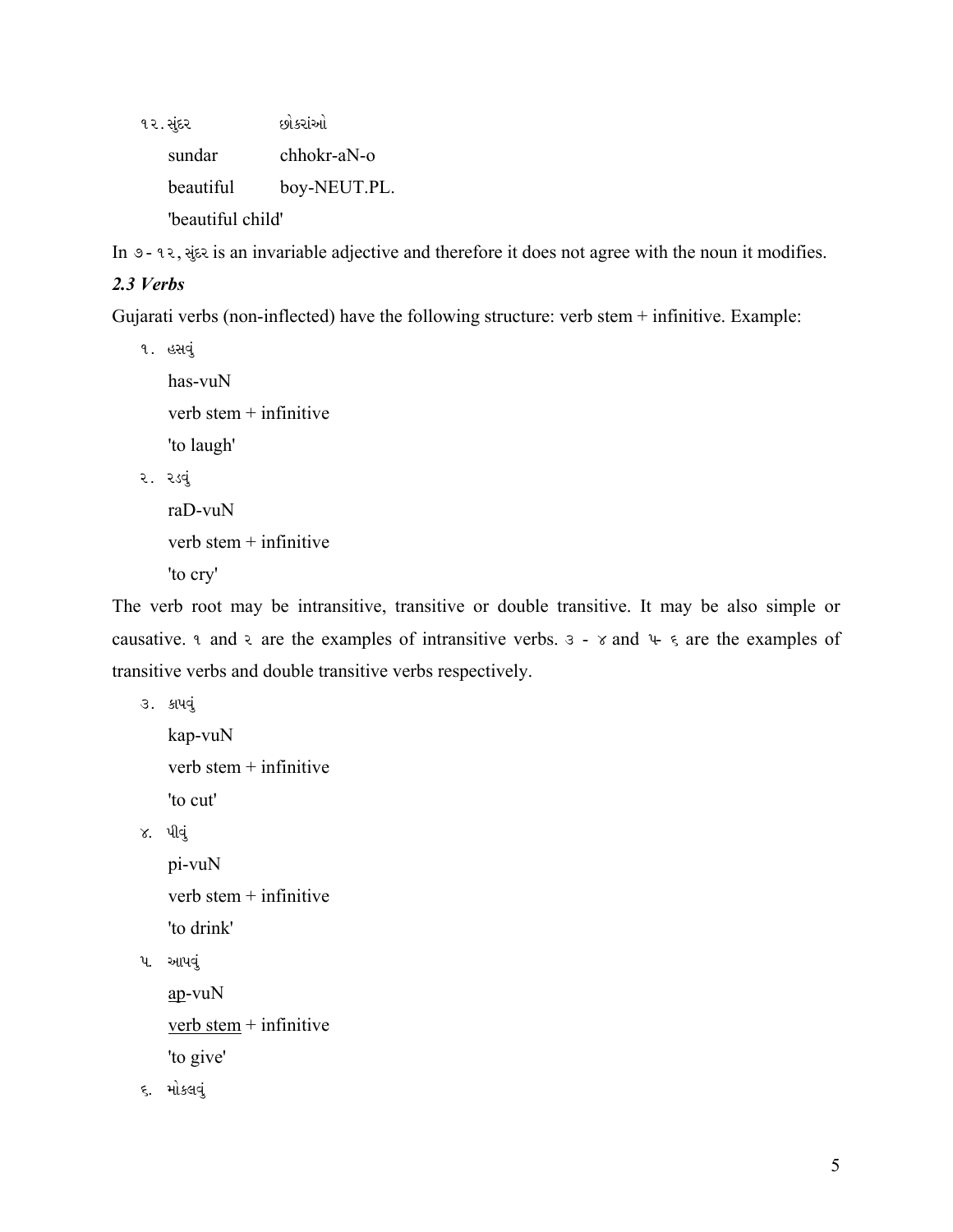mokal-vuN verb stem + infinitive 'to send'

 $\alpha$  to  $\epsilon$  are also the examples of simple verbs, while  $\epsilon \geq \epsilon$  bellow are the examples of causative verbs. These are the verbs that are derived from simple verbs.

૭. હસાવવું

has.av.-vuN verb stem +CAUS1+ INFINITIVE 'to make someone laugh'

૮. હસાવડાવવું

has.av.Dav-vuN

verb stem  $+CAUS1 + CAUS2 + INFINITE1$ 

'to make someone laugh through some another person'

Gujarati inflected verbs have the following pattern: verb stem + inflectional material. Inflectional material may consists of various features such as tense, person, gender. Following table summaries some of the major inflections for the verb designation

*Present* (verb stem + tense, person, number)

|               | Singular | Plural |
|---------------|----------|--------|
| First Person  | હસં      | હસીએ   |
| Second Person | હસે      | હસો    |
| Third Person  | હસે      | હર્સ   |

*Future* (verb stem + tense, person, number)

|                      | Singular | Plural |
|----------------------|----------|--------|
| <b>First Person</b>  | હસીશ     | હસીશું |
| <b>Second Person</b> | હસશે.    | હસશો   |
| Third Person         | હસશે.    | હસશે.  |

*Past Progressive* (verb stem + progressive marker + gender, number)

 *Singular Plural*  Masculine હસતો હસતા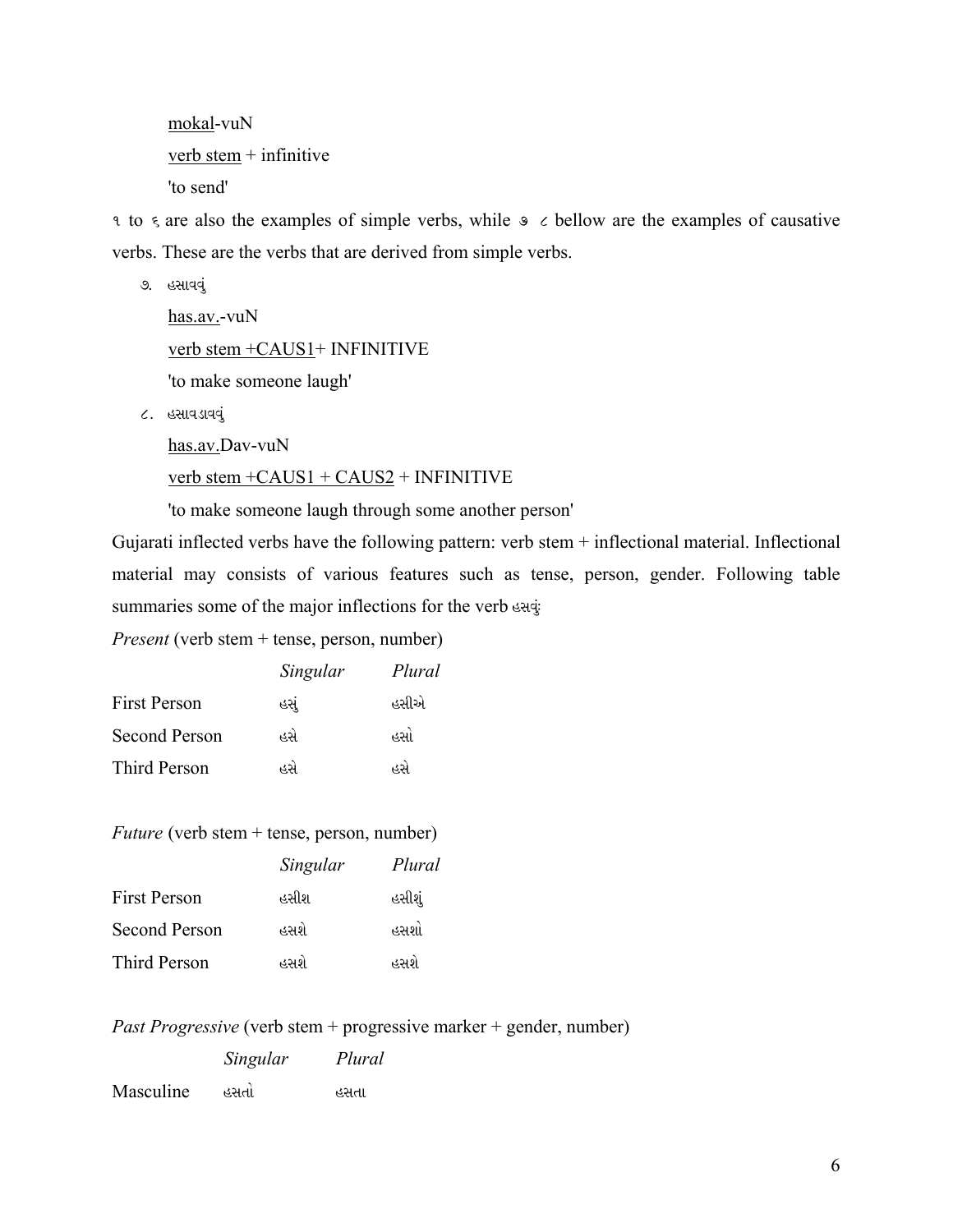| Feminine | હસતી  | હસતી  |
|----------|-------|-------|
| Neuter   | હસતું | હસતાં |

*Past Perfective* (verb stem + perfective + gender, number)

|           | Singular | Plural |
|-----------|----------|--------|
| Masculine | હસ્યાં   | हरथा.  |
| Feminine  | હસી      | હસી    |
| Neuter    | હસ્યૂં   | हरथां  |

*Past Plu-perfective* (verb stem + pluperfect marker + gender and number)

|           | Singular | Plural |
|-----------|----------|--------|
| Masculine | હસેલો    | હસેલા  |
| Feminine  | હસેલી    | હસેલી  |
| Neuter    | હસેલું   | હસેલાં |

conditional verb forms inflect optionally.

In Gujarati, verbs also inflect for imperative (present and future), desiderative, obligatory, conditional, and infinitive constructions. Examples:

| Imperative |                             |         | Desiderative Obligatory Conditional Infinitive |     |                                                                                          |
|------------|-----------------------------|---------|------------------------------------------------|-----|------------------------------------------------------------------------------------------|
|            | રમ (present), રમજે (future) | રમવં    | રમવાનું                                        | રમત | રમવ                                                                                      |
| ram-       | ram.je                      | ram.vuN | ram.va.nuN ram.at                              |     | ram.vuN                                                                                  |
|            |                             |         |                                                |     | Excluding desiderative verb forms all verb forms inflect for gender and number. However, |

*2.4 Adverbs* 

Like adjective, adverbs are also variable and non-variable in Gujarati. Variable adverbs agree with the noun with which the verb agrees. There are various types of adverbs. Some of them are adverb of time, adverb of place, adverb of manner, adverb of order, adverb of quantity, adverb of doubt, adverb of frequency, adverb of negative and connecting adverbs.

| Time     | આજે, કાલે, પરમદિવસે, સવારે, બપોરે, સાંજે              |
|----------|-------------------------------------------------------|
| Place    | અહીં, ત્યાં, નજીકથી, પાસે, દૂરથી, અત્ર, તત્ર, સર્વત્ર |
| Manner   | એમ. જેમ, તેમ, જેમ તેમ, ફટાફ્ટ, ધડાધડ, અચાનક, એકાએક    |
| Order    | પહેલાં, પછીથી, આખરે, અગાઉથી, બાદમાં, અંતે             |
| Quantity | ધણું, થોડું, પૂરતું, બરોબર, ટકોટક                     |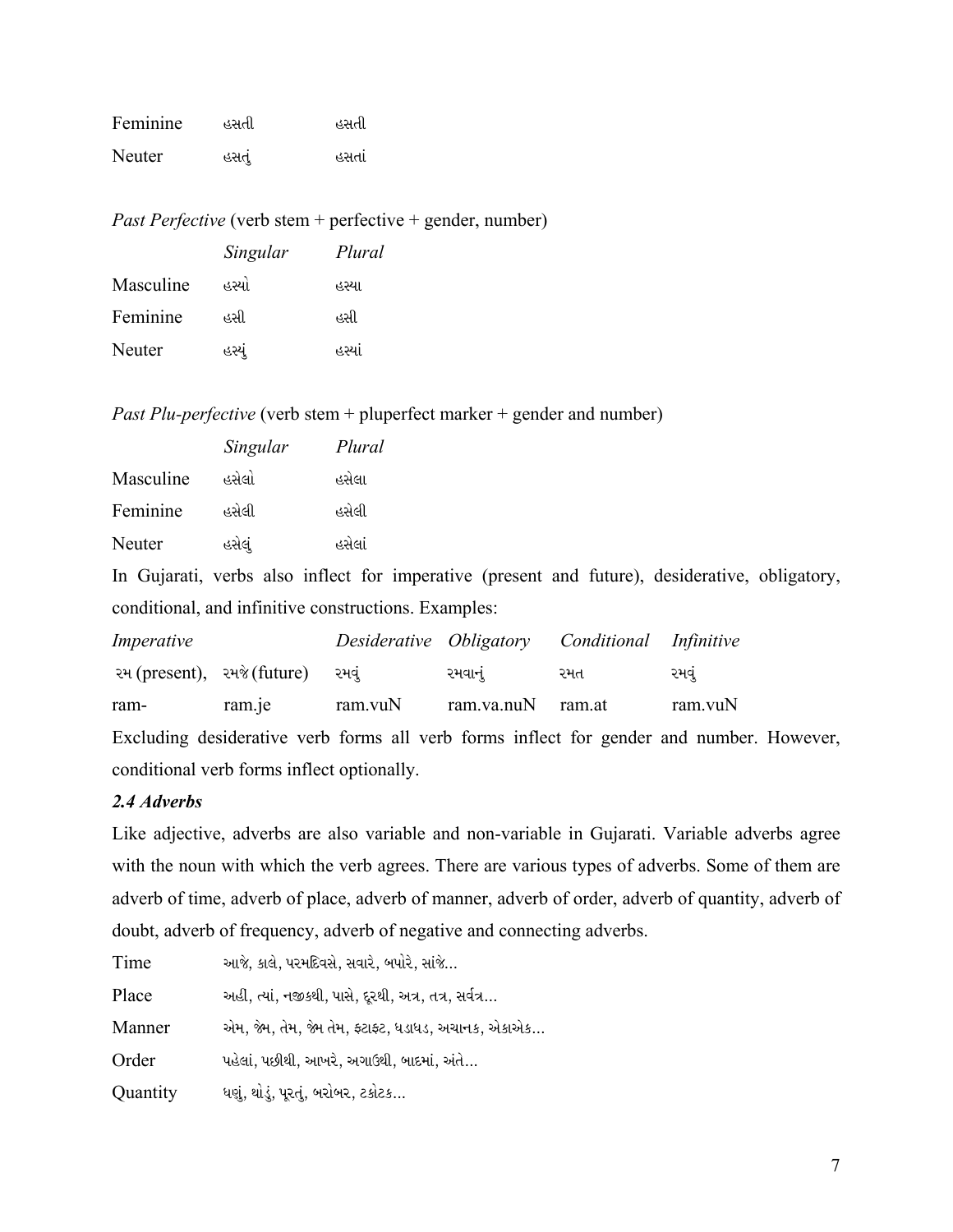| Doubt      | કદાચ, કદાચિત, મોટે ભાગે, ઘણુંખરૂં, કયારેક |
|------------|-------------------------------------------|
| Frequency  | રોજ, કયારેક, અવારનવાર, વારંવાર            |
| Negative   | મા, ના, નહીં                              |
| Connecting | પણ, પરિણામે, વધુમાં, જોકે, તદ્ઉપરાંત      |

#### **3. Closed class**

## *3.1 Pronouns and other Pro-forms*

#### *Personal Pronouns*

Gujarati personal pronouns differentiate three persons (first, second and third) and two numbers (singular, plural). They have also *inclusive* and *exclusive* contrast in third person plural. In addition, their second person plural form is also used as *honorific.* 

Following table summarize regular and agentive pronouns:

|                 | Singular | Plural |                  |
|-----------------|----------|--------|------------------|
| Fist Person     |          | અમે    | (Exclusive)      |
|                 |          |        | આપણે (Inclusive) |
| Second Person d |          | તમે    |                  |
| Third Person    |          | તેઓ    |                  |

Personal pronouns take various cases, which include nominative, ergative, accusative/ dative, genitive and locative and instrumental. From these genitive forms distinguish among three genders and two numbers. Following table summaries their forms:

| <i>Nominative</i> | Ergative | <b>Accusative</b> /Dative | Locative         | Instrumental                    |
|-------------------|----------|---------------------------|------------------|---------------------------------|
| હું               | મેં      | મને                       | મારામાં          | મારાથી                          |
| અમે/આપણે          | અમે/આપણે | અમને/આપણને                |                  | અમારામાં/આપણામાં અમારાથી/આપણાથી |
| તું               | ď.       | તને                       | તારામાં          | તારાથી                          |
| તમે               | તમે      | તમને                      | તમારામાં         | તમારાથી                         |
| $\mathcal{A}$     | તેણે     | તેને                      | તેનામાં          | તેનાથી                          |
| તેઓ               | તેઓએ     | તેઓને/ તેમને              | તેઓમાં/ તેમનામાં | તેઓથી/ તેમનાથી                  |

Genitive forms

|        |           | Singular | Plural |
|--------|-----------|----------|--------|
|        | Masculine | મારાં    | મારા   |
| Gender | Feminine  | મારી     | મારી   |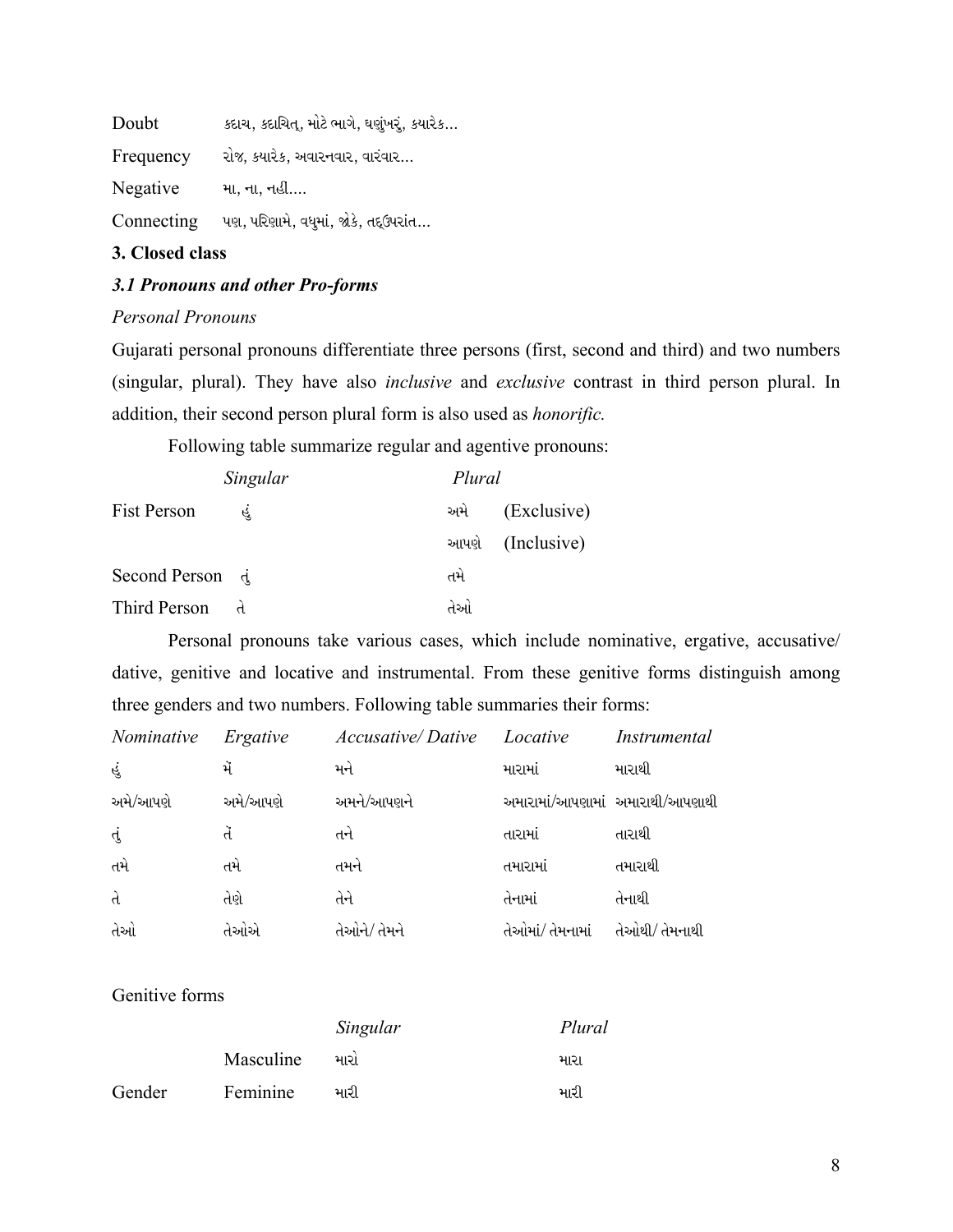#### *Non-personal Pronouns*

Gujarati non-personal pronouns include demonstrative pronouns, interrogative pronouns, relative pronouns, indefinite pronouns and reflexive pronouns.

### *Demonstrative Pronouns*

 $\mathcal{A}$ ,  $\mathcal{A}$  and  $\mathcal{A}$  /  $\mathcal{A}$  are the demonstrative pronouns. From these  $\mathcal{A}$  is variable.  $\mathcal{A}$  is the near demonstrative pronoun,  $\dot{q}$  is the far demonstrative pronoun, while  $\dot{d}$  /  $\dot{\theta}$  are deictic pronouns. *Interrogative Pronouns* 

Interrogative pronouns are  $\ddot{\mathbf{v}}$  and sign. From these  $\ddot{\mathbf{v}}$  is variable. We use  $\ddot{\mathbf{v}}$  to ask question about non-human things, while sign to ask question about humans.

#### *Relative Pronouns*

Relative pronouns are  $\&$ ......d. These pronouns are used to connect two sentences.

#### *Indefinite Pronouns*

kes, sis/ so and sei are the Indefinite pronouns. sus used for human, while εδε/ sis& and seis are used for non-human. From these pronouns, sai is variable.

#### *Reflexive Pronouns*

uld is the Reflexive pronoun.

In addition to these, Gujarati has also distributive pronouns ( $\hat{\sigma}$   $\hat{\sigma}$ ,  $\hat{\sigma}$ ,  $\hat{\sigma}$ ,  $\hat{\sigma}$ ,  $\hat{\sigma}$ ),  $\hat{\sigma}$ ,  $\hat{\sigma}$  and  $\hat{\sigma}$ ), reciprocal pronouns (પરસ્પરસ્પર, અન્યોન્ય, અરસપરસ), indefinite pronouns (અમુકતમૂક, ફ્લાણુંઢીકણું, કંઈક etc.).

 Non-personal pronouns also inflect for ergative, accusative/dative, locative, genitive and instrumental cases.

#### **3.2 Noun adjuncts**

#### *3.2.1 Role markers*

Case markers and postpositions are the role markers in Gujarati.

#### *3.2.1.1 Case markers*

Gujarati nouns distinguish seven types of cases: subjective, ergative, objective/dative, agential, ablative, genitive, locative and vocative. From these, genitive inflects for gender and number of the noun it takes. Following table summarizes the case markers:

| Nominative | દશંકરાં | છાંકરાં આવ્યાં.   | -Ø |
|------------|---------|-------------------|----|
| Ergative   | છોકરાએ  | છોકરાએ કેરી કાપી. | -એ |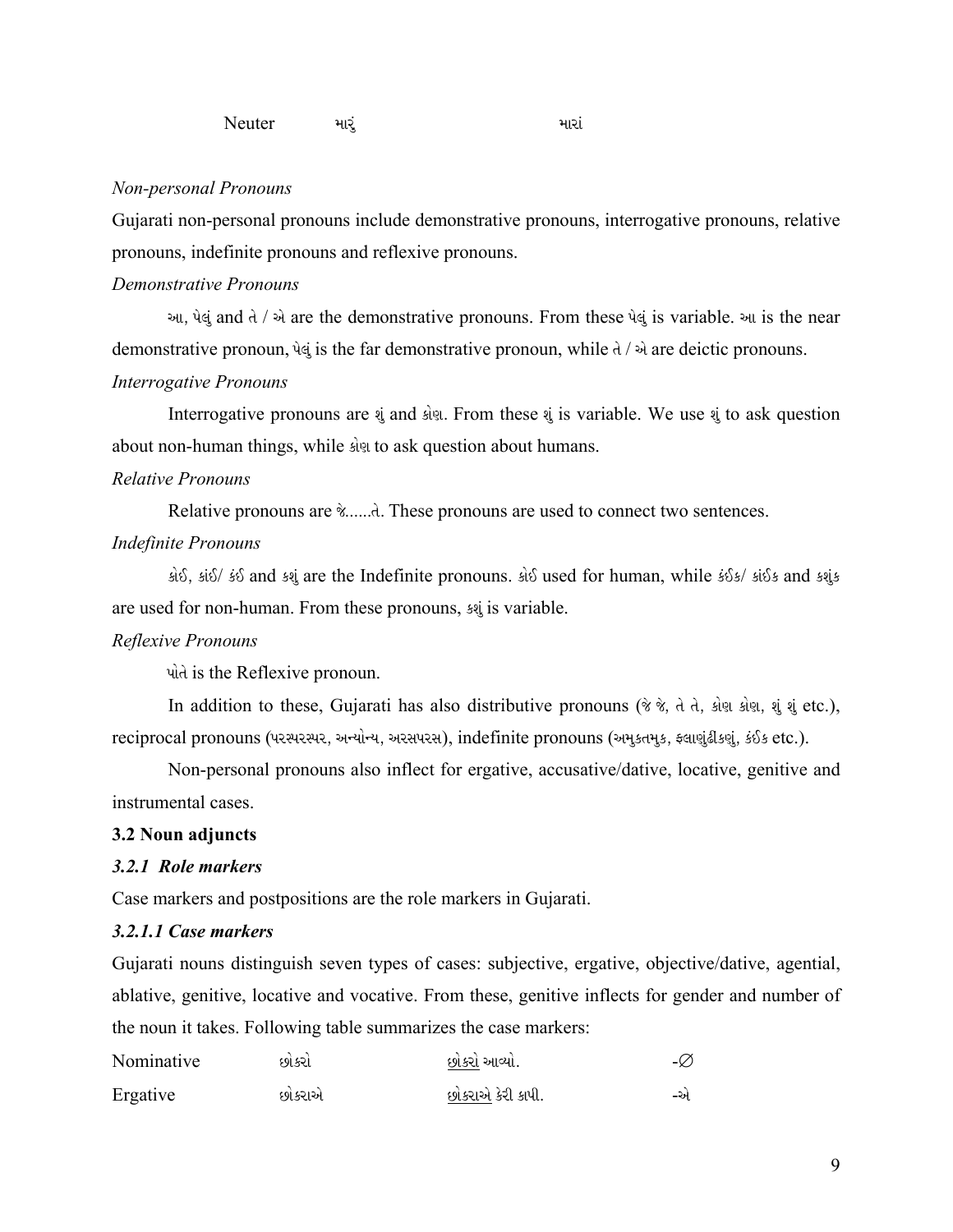| Objective    | છોકરાને  | રમેશે છોકરાને માર્યો.           | -ને                                         |
|--------------|----------|---------------------------------|---------------------------------------------|
| Dative       | છોકરાને  | રમેશે છોકરાને કેરી આપી.         | -ને                                         |
| Experiencer  | છોકરાને  | છોકરાને પથ્થર વાગ્યો.           | -ને                                         |
| Ablative     | બગીચાથી  | મારું ઘર બગીચાથી થોડેક જદૂર છે. | -થી                                         |
| Instrumental | રમેશથી   | રમેશથી બહું કામ થતું નથી.       | -થી                                         |
| Genitive     | છોકરાનો  | છોકરાનો કાગળ                    | $-\dot{u}$ , $-\dot{u}$ , $-\dot{u}$ , etc. |
|              | છોકરાઓનો | છોકરાઓનો કાગળ                   |                                             |
|              | etc.     |                                 |                                             |
| Locative     | ઘરે      | રમેશ અત્યારે ઘરે જ હશે.         | -એ                                          |
|              | બગીચામાં | રમેશ અત્યારે બગીચામાં હશે.      | -માં                                        |
| Vocative     | હે છોકરા | હે છોકરા, અહીં આવ.              | -Ø                                          |

## 3.2.1.2 Postpositions

Gujarati postpositions fall in two classes: invariant and variant. The variant postpositions agree with noun in gender and number. Examples:

Invariant postpositions: તરફ, બાદ, લગી, પૈકી, વડે, વગર... Variant postpositions: જેવો, સરખો...

## 3.2.2 Quantifiers

Quantifiers are the words that refers to quantity. Following are some of the Gujarati quantifiers:

1.  $\circ$  %,  $\psi_0$ ,  $\psi_0$ ,  $\psi_1$ 

 $2.9/x, 9/z, 3/x...$ 

 $3.9, 2, 3, 8, 4...$ 

4. એક, બે, ત્રણ, ચાર, પાંચ....

5. એકાદ, બેએક, ત્રણેક, ચારેક, પાંચેક

 $6.$  પા, અડધું, પોણું, દોઢું, બમણું...

7. બધું, થોડું, થોડુંક, કેટલુંક, પૂરતું, અપૂરતું, વધારે...

 $\ddotsc$ 

## 3.3 Verb adjuncts

#### 3.3.1 Auxiliaries

## 3.3.1.1 Simple auxiliaries

Gujarati has two auxiliaries: 9- and el-. Of these, 9- is used in present tense, while el- is used in past tense and future tense.  $\theta$  and  $\dot{\theta}$  both differentiate three person and two number in present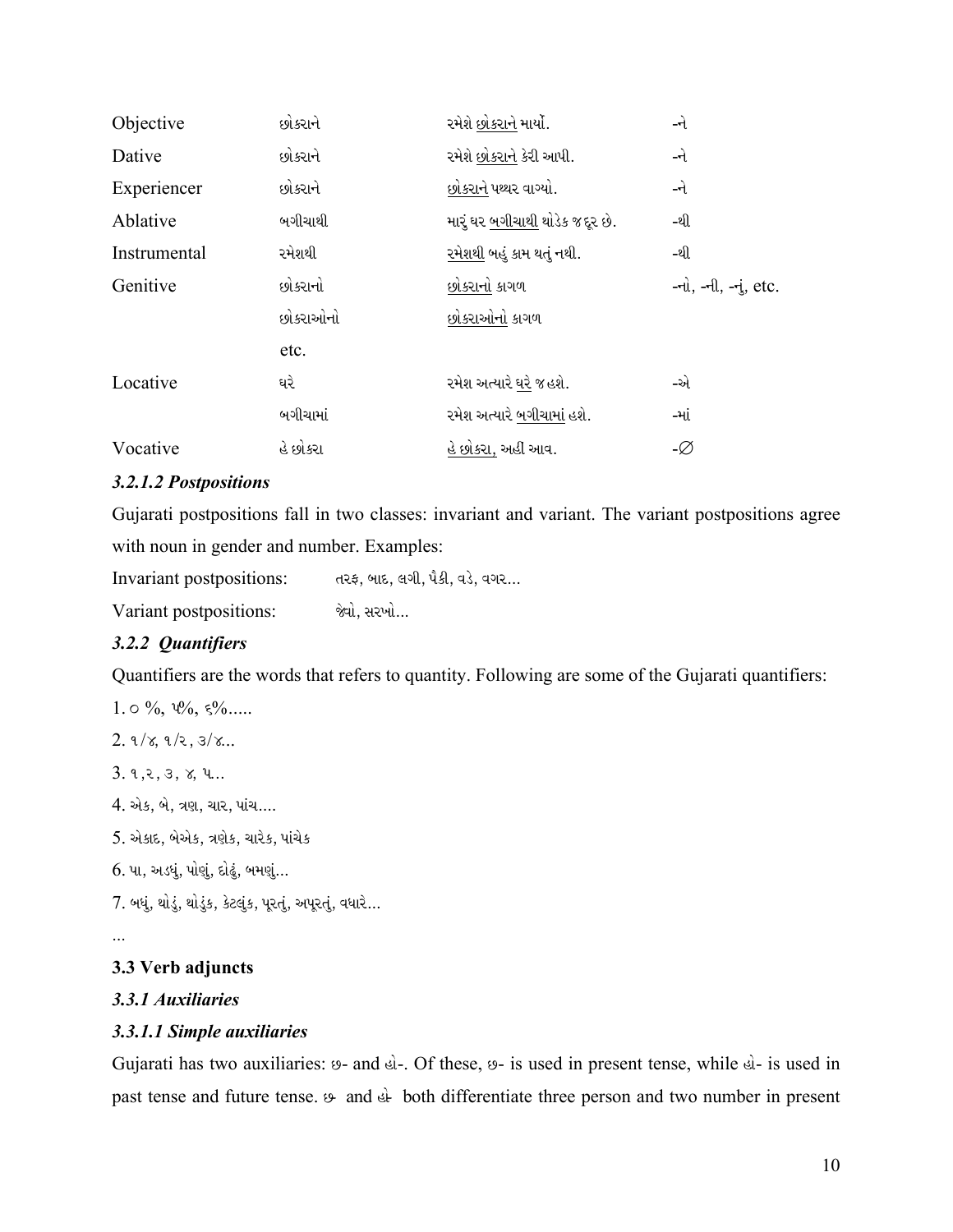tense and future tense, while  $\&$  differentiates three gender and two numbers only in past tense. Consider the following tables:

2Ý *Present tense* 

|                      | Singular | Plural |
|----------------------|----------|--------|
| <b>First Person</b>  | છું      | છીએ    |
| <b>Second Person</b> | છે       | છો     |
| <b>Third Person</b>  | છે       | છે     |
| sì-Future tense      |          |        |
|                      | Singular | Plural |
| <b>First Person</b>  | હોઈશ     | હોઈશું |
| <b>Second Person</b> | હશે      | હશો    |
| <b>Third Person</b>  | હશે      | હશે    |
| el-Past tense        |          |        |
|                      | Singular | Plural |
| Masculine            | હતો      | હતા    |
| Feminine             | હતી      | હતી    |
| Neuter               | હતૂં     | હતાં   |

## *3.3.1.2 Modal auxiliaries*

Modal auxiliaries are the verbs that are used as auxiliaries. Such verbs are small in number and they occur with many restrictions. One such restriction is on the combination of the verbs. We can not combine all the modal auxiliary verbs with all the non-modal auxiliary verbs. In such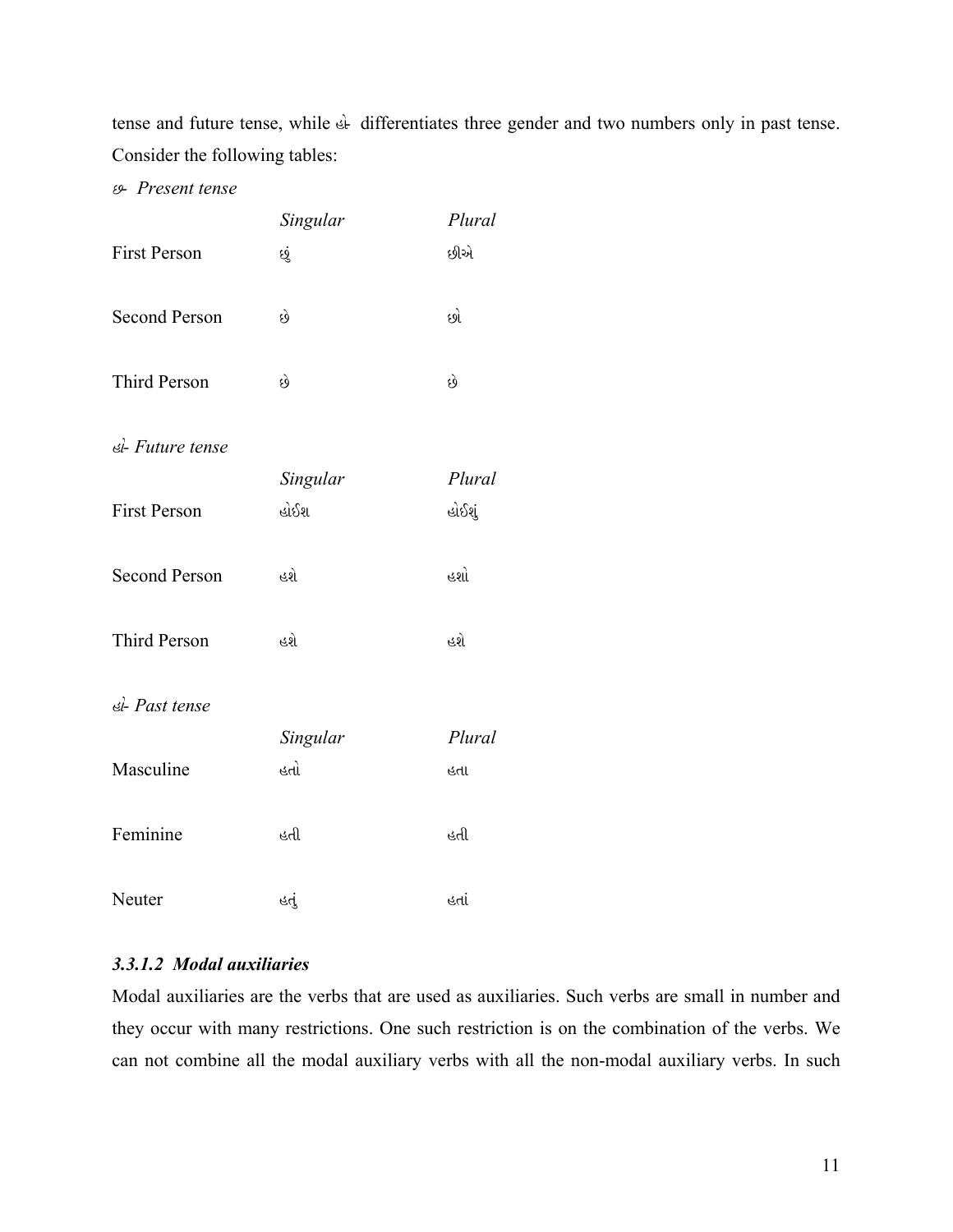verbal sequences, the first verb takes some linking element while the second verb takes inflectional material. Examples:

| Modal auxiliary verb | Example                                                          |
|----------------------|------------------------------------------------------------------|
| લેવું                | મેં કેરી ખાઈ લીધી.                                               |
| નાખવું               | મેં જે કહેવું હતું તે <u>કહી નાખ્યું</u>                         |
| કાઢવું               | મેં કેરી કાપી કાઢી.                                              |
| જ્યું                | હું એમની વાત સમજી ગયો.                                           |
| દેવું                | મેં એમને બે વાત સંભળાવી દીધી.                                    |
| જ્યું                | હું ફટાફટ પગથીયાં ઉતરી ગયો.                                      |
| રાખવું               | સારું થયું કે મેં પાણી <u>ભરી રાખ્યું.</u> નહીં તો આપણે શું કરત? |
| પડવું                | તે જોર જોરથી હસી પડયો.                                           |
| ઉઠવું                | તે એકાએક બોલી ઉઠયો.                                              |
| મૂકવું               | મેં રમેશને ઓફિસમાંથી કાણી મૂકયો.                                 |
|                      |                                                                  |

## *3.4 Connectives*

## *3.4.1 Coordinating connectives*

Gujarati distinguishes between conjunctive  $(\forall x)$  and disjunctive  $(\xi, \forall y)$ . In disjunctive it distinguishes between inclusive  $(\S)$  and exclusive ( $\S$ ). Examples:

*Conjunctive sentences:* 

- ૧. રમેશ અને મહેશ કાલે ઘેર જશે.
- ૨. મને લાલ અને લીલો રંગ ગમે છે.
- ૩. રમેશ આવશે અને મીના જશે.

*Disjunctive sentences:* 

૪. મારી સાથે કોણ આવશે? મીના કે લીલા? (મીના આવશે / લીલા આવશે / મીના અને લીલા બન્ને આવશે.)

૫. મારી સાથે મીના અથવા લીલા આવશે. (મીના આવશે / લીલા આવશે / \*મીના અને લીલા બન્ને આવશે.)

## *3.4.2 Subordinating connective*

Subordinating conjunction is  $\frac{3}{5}$ . Examples:

૧. તેણે કહ્યું કે હું આવીશ.

૨. રમેશને કહેજો <u>કે</u> એ કાલે મારે ઘેર આવે.

૩. મને હતું જ <u>કે</u> એક બે દિવસમાં મને તાવ આવશે.

## *3.4.3 Correlative connectives*

 $\dot{\mathcal{C}}$ ...d is a correlative connective, which decline for all the cases. Consider the following table: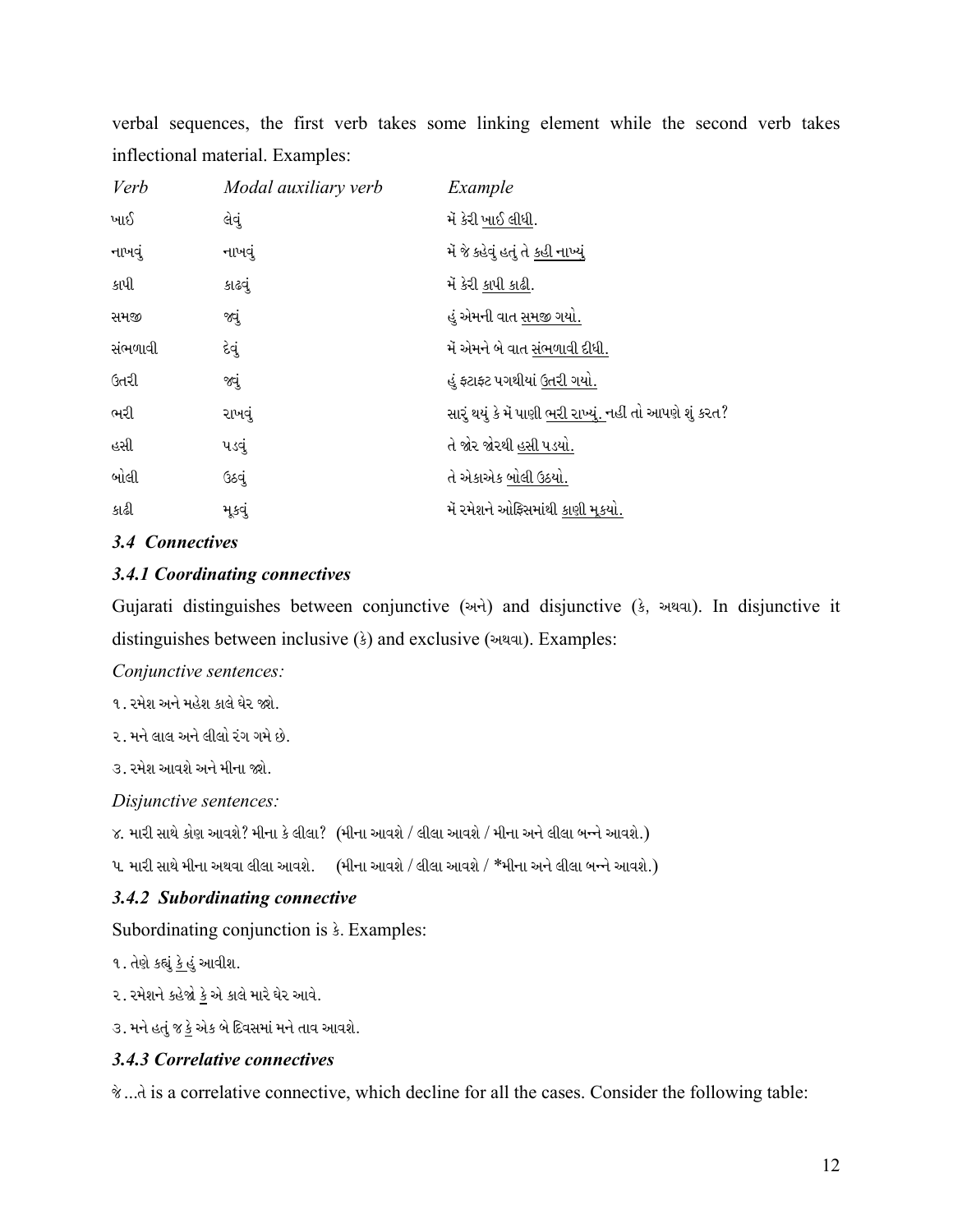| Nominative Ergative |           | Dative Genitive     | Locative        | Instrumental   |
|---------------------|-----------|---------------------|-----------------|----------------|
| જે…તે               | જેશે…તેશે | જેનેતેને જેનુંતેનું | જેમાં…તેમાં     | જેનાથી….તેનાથી |
|                     |           |                     | જેનામાં…તેનામાં |                |

Correlative also inflects for comparative to express size, quantity, etc.: Examples.

| જેવડું…તેવડું. | (size)     |
|----------------|------------|
| જેટલુંતેટલું   | (quantity) |
| જેમ…તેમ        | (manner)   |
| જ્યાં…ત્યાં    | (place)    |

## 3.4.4 Adversative connectives

पश and परन्तु are adversative conjunctions. परन्तु is more formal than पश. Examples:

૧. હું ચા નહીં, પણ કોફી પીશ.

૨. તમે ગમે ત્યાં જાવ. પણ આ છોકરાને અહીં મૂકતા જાવ.

૩. રમેશને કહેજો કે ભલે કામ કરે. <u>પણ</u> તબિયત પણ જાળવે.

## 3.4.5 Explicative connectives

s and wheel are the explicative conjunctions. Examples:

૧. હું એટલો બધો થાકી ગયેલો <u>કે</u> ના પુછો વાત.

૨. લીલા એટલે લીલા. એની વાત થાય?

## 3.4.6 Causal connective

डेमडे/ डारशर्ड is a causal connective. Examples:

૧. હું કાલે સ્કુલે ન હતો ગયો કેમકે/ કારણ કે મારી તબિયત સારી ન હતી.

૨. મારે ખૂબ વાંચવું પડશે કેમ કે / કારણ કે મારે કાલે પરિક્ષા છે.

## 3.5 Other Closed classes

## 3.5.1 Emphasis marker

Gujarati distinguishes between two types of emphasis markers: (1) inclusive and (2) exclusive. Inclusive marker is  $y / y$  and exclusive marker is  $\gamma$ : Examples:

## Inclusive

- ૧. લીલા ય/પણ કાલે સાંજે રસરોટલી ખાશે.
- ૨. લીલા કાલે સાંજે ય/પણ રસરોટલી ખાશે.
- ૩. લીલા કાલે સાંજે રસરોટલી ય/પણ ખાશે.

## Exclusive

૧. લીલા જ કાલે સાંજે રસરોટલી ખાશે.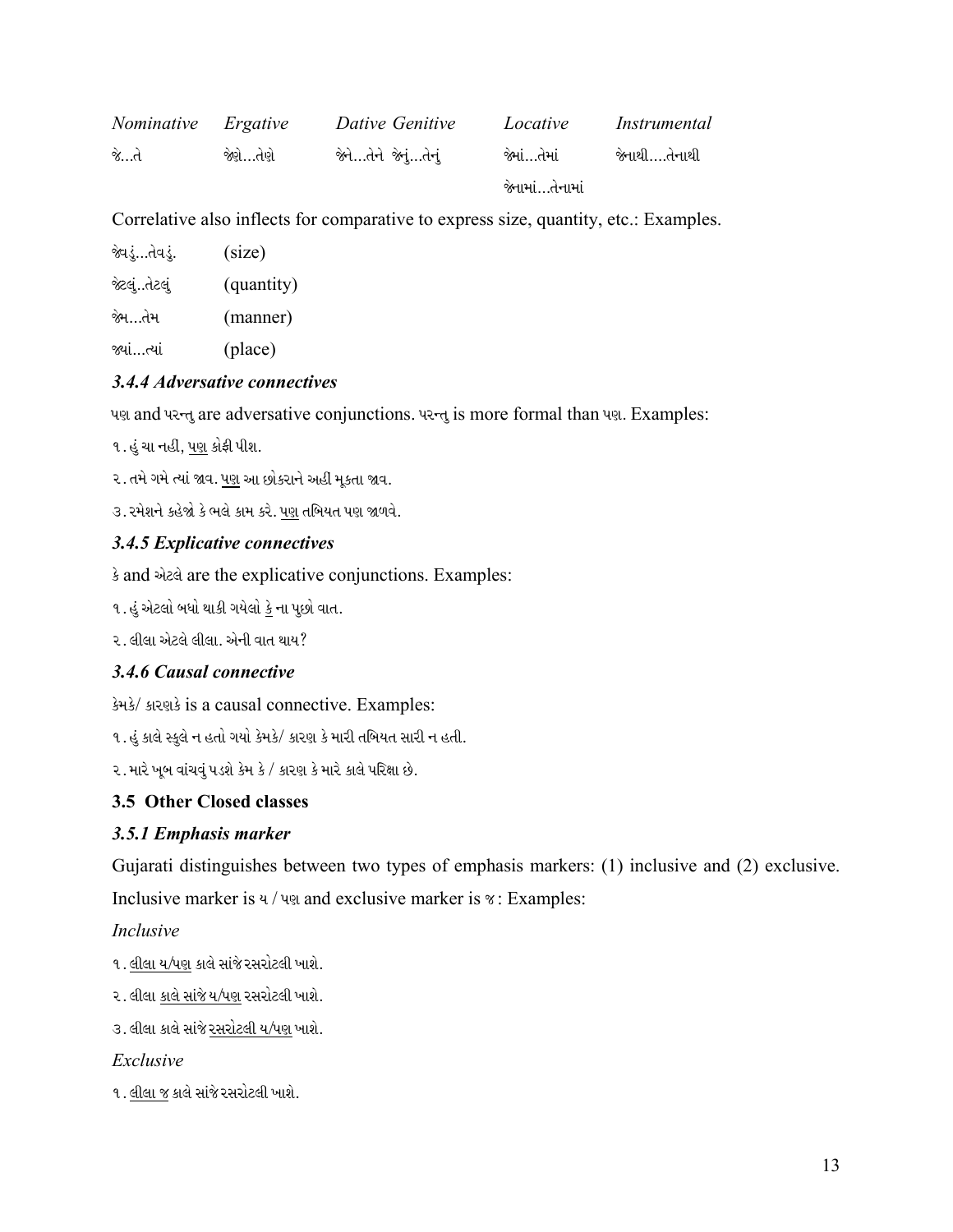- ૨. લીલા કાલે સાંજે જ રસરોટલી ખાશે.
- ૩. લીલા કાલે સાંજે રસરોટલી જખાશે.
- ૪. લીલા કાલે સાંજે રસ રોટલી ખાશે જ.

Besides there are also sentential emphasis word  $\forall x$ , that agree with object > subject. Examples:

- ૫. રમેશ આવ્યો ખરો?
- ૬. રમેશે ચોપડી વાંચી ખરી?

#### *3.5.2 Interjections*

Gujarati has two types of interjections: primary (which do not have any lexical meaning) and secondary (which have some lexical meaning associated with them). અહહા, અહો, ઓહો, અધધધધ, હંઅ are the examples of primary interjections while que, and ally seed, etc. are the examples of secondary interjections. In terms of function, they can be divided into expressive, conative and phatic types. Expressive interjections can be further divided into emotive and cognitive interjections. Following is a rough and very preliminary classification of the Gujarati interjections:

Expressive interjections:

#### Emotive

| ી. હાય, હાય હાય, હાય રે, બાપરે, મા રે, ઓ | Express pain                                        |
|------------------------------------------|-----------------------------------------------------|
| $2.$ ઓહો, અહા, અધધધ, અહહા                | Exclamatory                                         |
| 3. હટ્, છી, છટ્, થૂ, ધિક                 | Express hate.                                       |
| Cognitive                                |                                                     |
| $4.$ વાહ, શાબાશ, આહા, ધન્ય $\ldots$      | Express joy                                         |
| Conative                                 |                                                     |
| 5. ઓ, અલ્યા, અલી                         | Address terms (informal).                           |
| 6. હાય, હલો,                             | Express greeting.                                   |
| 7. આવ, આવો, પધારો                        | Express reception (informal sg. informal plural and |
|                                          | honorific, formal respectively).                    |
| 8. આવજે, આવજો                            | Express good-bye.                                   |
| $9.$ ચાલ / ચાલો ત્યારે                   | Express parting                                     |
| Phatic                                   |                                                     |
| $10.$ હં, શું                            | Express question.                                   |
| $11.$ હંઅ, હા,                           | Express permission.                                 |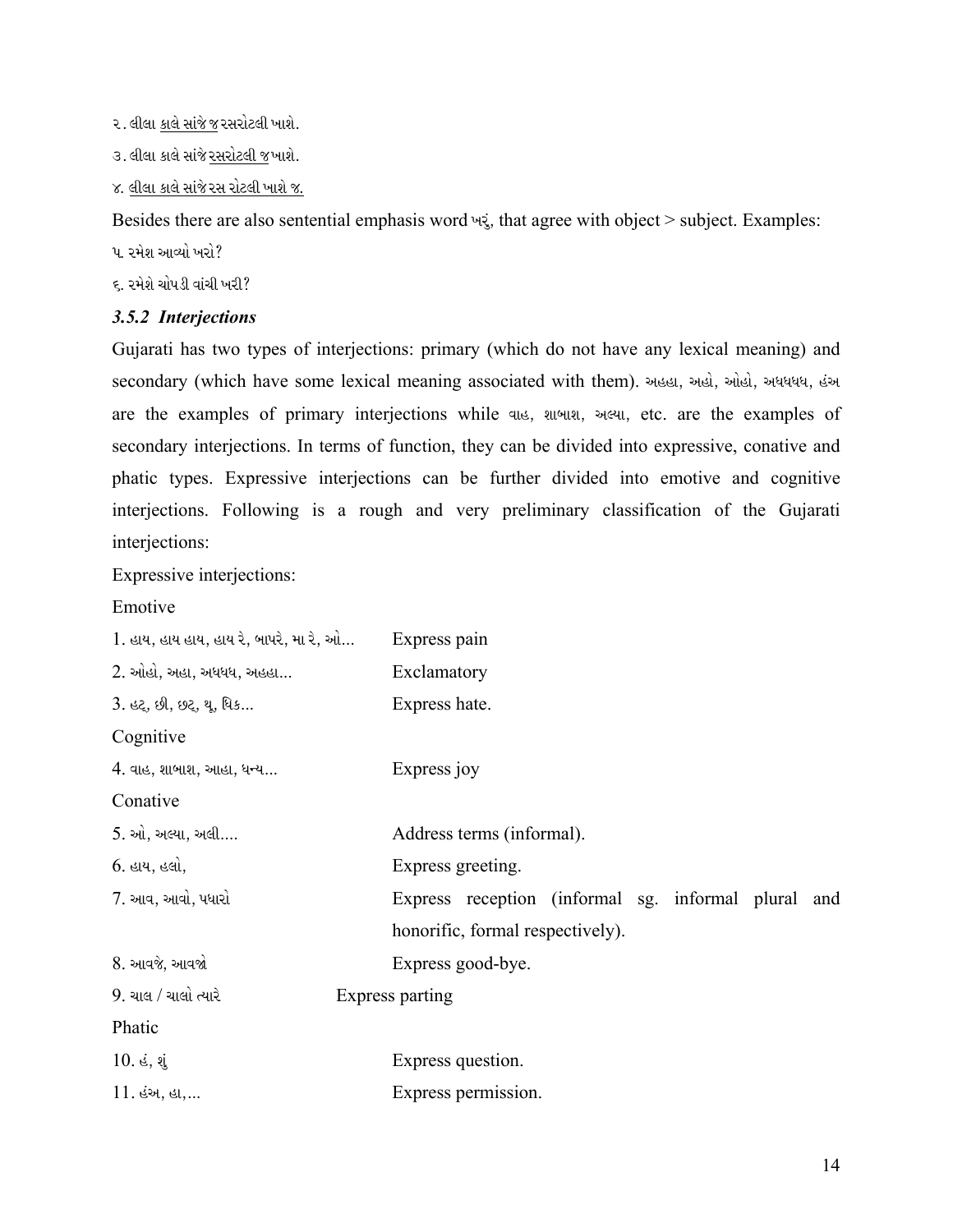#### 12. Club Expresses negation.

## *3.5.3 Negators*

ના, નહી, ન and નથી are the negators in Gujarati. We use negators to prohibit an action and also to negate a sentence or a phrase. Examples:

*Prohibitative Negation* 

૧. તમે કેરી ના ખાતા.

૨. તમે બીજુ બધું જ ખાજો, પણ કેરી <u>નહીં</u> ખાતા.

૩. તમે કેરી ન ખાઓ તો સાર.

*Sentential/Phrasal negation* 

૧. પ્રશ્ન રમેશ આવ્યો?

| જ્યાબ ના.            | (Ramesh did not come.)                                              |
|----------------------|---------------------------------------------------------------------|
| ૨. રમેશ રમતો નથી.    | (Ramesh may be doing something else.)                               |
| ૩, રમેશ રમશે નહીં.   | (Ramesh will not play. He will do something else).                  |
| ૪. રમેશ આવું ના કરે. | (Ramesh would not do such thing. Some another person must have done |
|                      | 1t).                                                                |
|                      |                                                                     |

પ. રમેશ પાકી કેરી ન લાવ્યો. (Ramesh brought a mango but it was not ripe.)

## *3.5.4 Politeness marker*

@ is the politeness marker that is used with verb and nouns. Examples:

૧. કાગળનો જ્વાબ આપવાની કૃપા કરશોજી.

૨. બાપુજી બહાર ગામ ગયા છે. કાલે આવશે.

#### *3.5.5 Tag-marks*

Gujarati has two types of tag-marks:(1) Sentence initial tag-marks, and (2) Sentence final tag-

marks. Examples:

*Sentence Initial tag-marks* 

- ૧.  $\frac{d\mathbf{l}}{dt}$ તમે કયારે પાછા આવશો?
- ૨. તે તમે કયારે અમદાવાદ જ્વાના?

```
૩. <u>તો તો</u> તું આ નોકરી કરવાનો <u>ખરો, કેમ?</u>
```
૪. <u>ત્યારે તો</u> તું ઘેર જ્વાનો <u>એમ</u>કે?

*Sentence Final tag-marks* 

પ. તમે ચા પીશો <u>કે</u>?

 $5.$  આ ચોપડી લઉ કે?